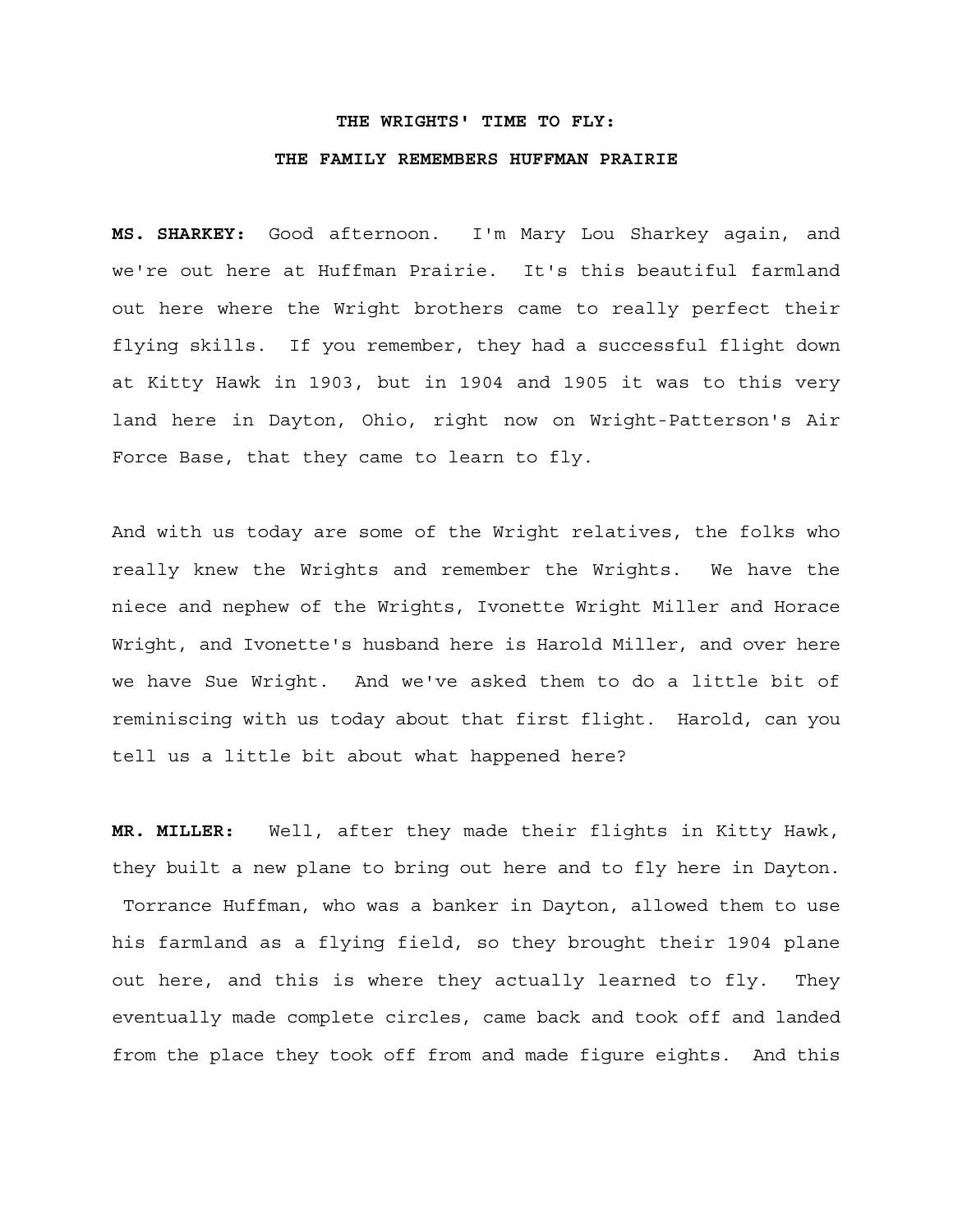is where the Wrights became pilots instead of civilians, you might say. (chuckling)

**MS. SHARKEY:** That was quite a skill in itself, don't you think, to learn how to fly as well as build the airplane.

**MR. MILLER:** As someone who has taken flying lessons, I am amazed that they were able to teach themselves to fly without any instruction.

**MS. SHARKEY:** (chuckling) And wasn't the first flying school nearby here where they taught others?

**MR. MILLER:** Also, I think it was 1910 they established a flying school here, and this is where they taught many of the Army pilots to fly.

**MS. SHARKEY:** Yes, and that Wright Flyer III, I understand, which is now . . .

**MR. MILLER:** Yeah, the Wright Flyer III, that's the 1905 plane. It is now at Carillon Park in Dayton. And Orville, I think, made the statement one time he thought that was just as important as the 1903 plane because this is the plane on which they learned to fly.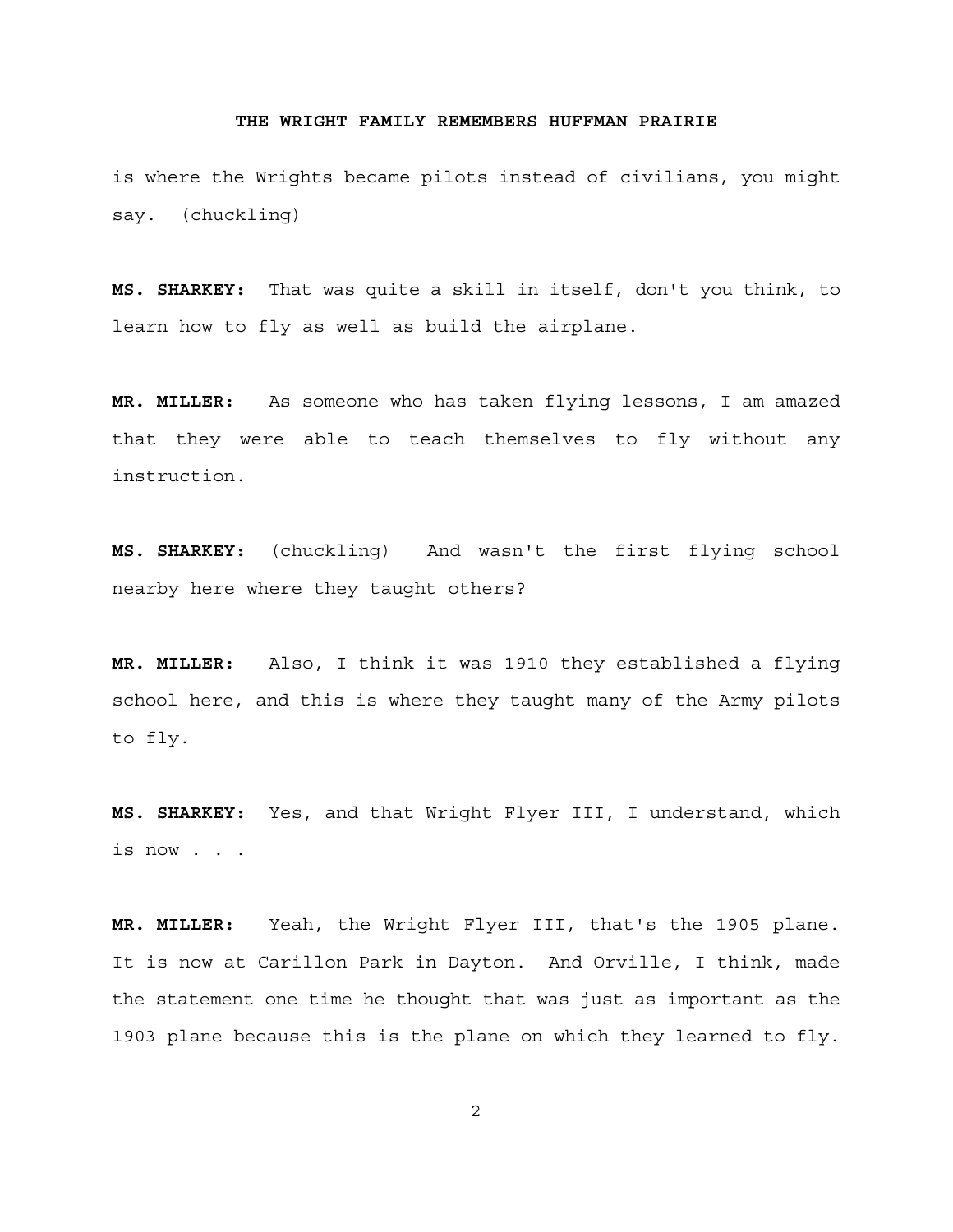**MS. SHARKEY:** Very interesting, so there's a lot that has happened here at Huffman Prairie. Now, Ivonette, you took a plane ride once with your famous uncle. Could you tell me a little bit about that first flight that you made?

**MRS. Wright Miller:** Yes, it happened in 1911. My sister had asked to be the first child to fly in this country. She had heard that Orville had taken up a little girl in France, and she wanted to be the first child in the United States. He didn't write to her and tell her that she could be, but when they came home and our cousin was visiting us from Kansas this came to pass. Uncle Orv called and said that he would take his three nieces up that afternoon if we'd come out. We were very much excited, and when we got on the trolley, the traction to go out, we just could hardly contain ourselves we were so excited about it. When we got there, we got off at Simm's Station──that was where the flying field was, right in this territory. And when we got off the traction and went across the road, and the hangar was on the other side of the fence and we were sitting there for awhile watching. Uncle Orv was out in the field working on the plane, getting it ready for the flight, or the flights. And when we heard the noise of the engine and the clap of the propellers, we went out to where he was working. My sister climbed into the passenger seat . . . And they had started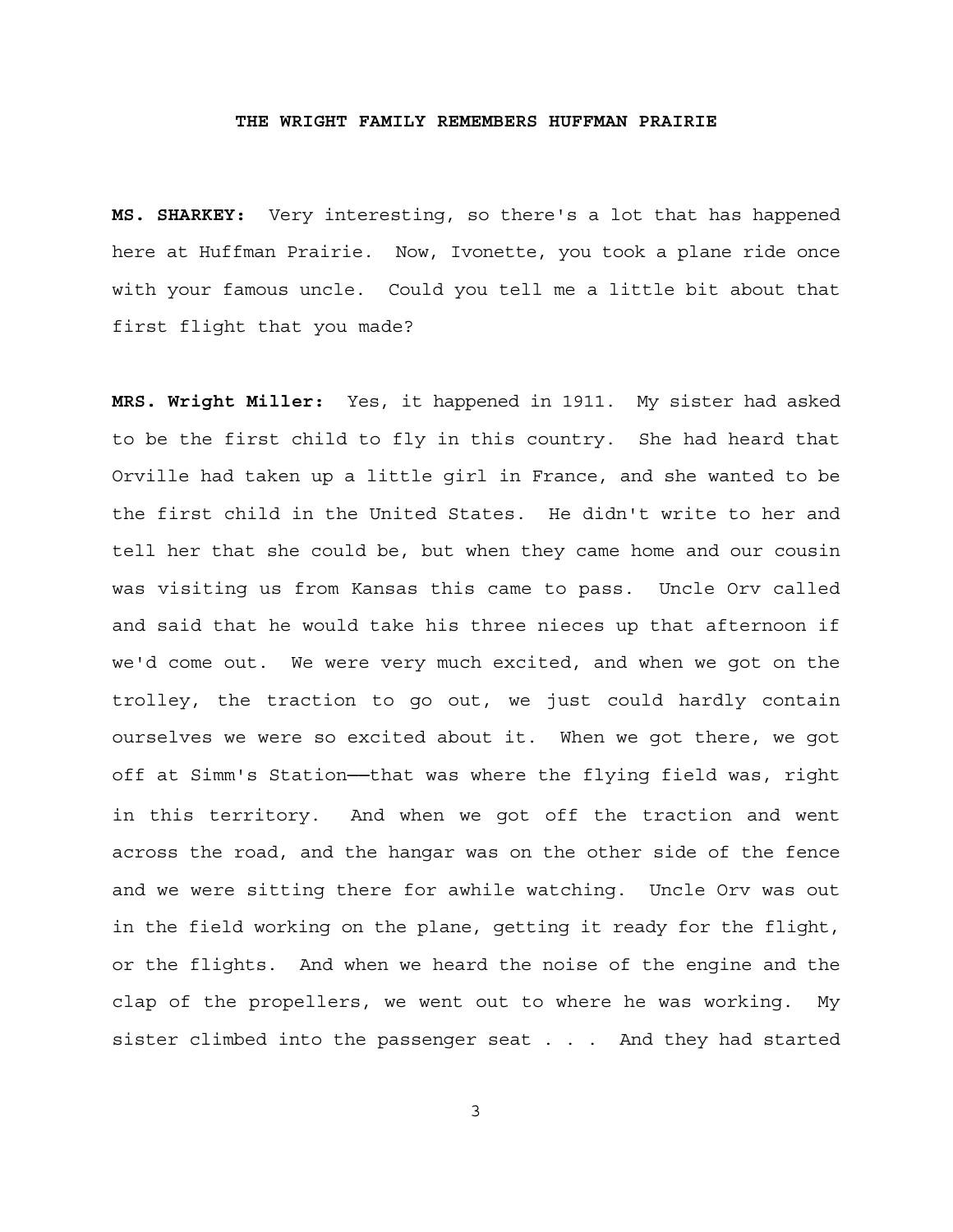the propellers and the engine, and they were going, everything was in readiness, and Uncle Orv gave the word that she should get in, so she climbed in next to him in the passenger seat. And they were off.

**MS. SHARKEY:** Oh, my!

**MRS. Wright Miller:** Then they were up about maybe ten minutes and came down, and it was our cousin who was visiting us from Kansas was the second one to go. She was our guest so she was second. And when her flight was over, it was my turn. I got into the passenger seat when the propellers and engine were going, and when I got ready and got in the seat, Uncle Orv gave the sign and we were off. As I looked out over the wings that were carrying us up and the ground that was falling away, I just realized we were in midair. There we were in midair, with our feet braced against a strut to keep us steady, and holding on to a vertical strut on the side. There we were. We flew around up over the hilltops and the trees, over the trees and the telephone poles, and went around the field several times. And one of the times around, Uncle Orv pointed to the electric trolley that was coming in the distance from Springfield and he said, "Shall we take it?" And I nodded. He turned the plane into the wind and we came . . . we turned off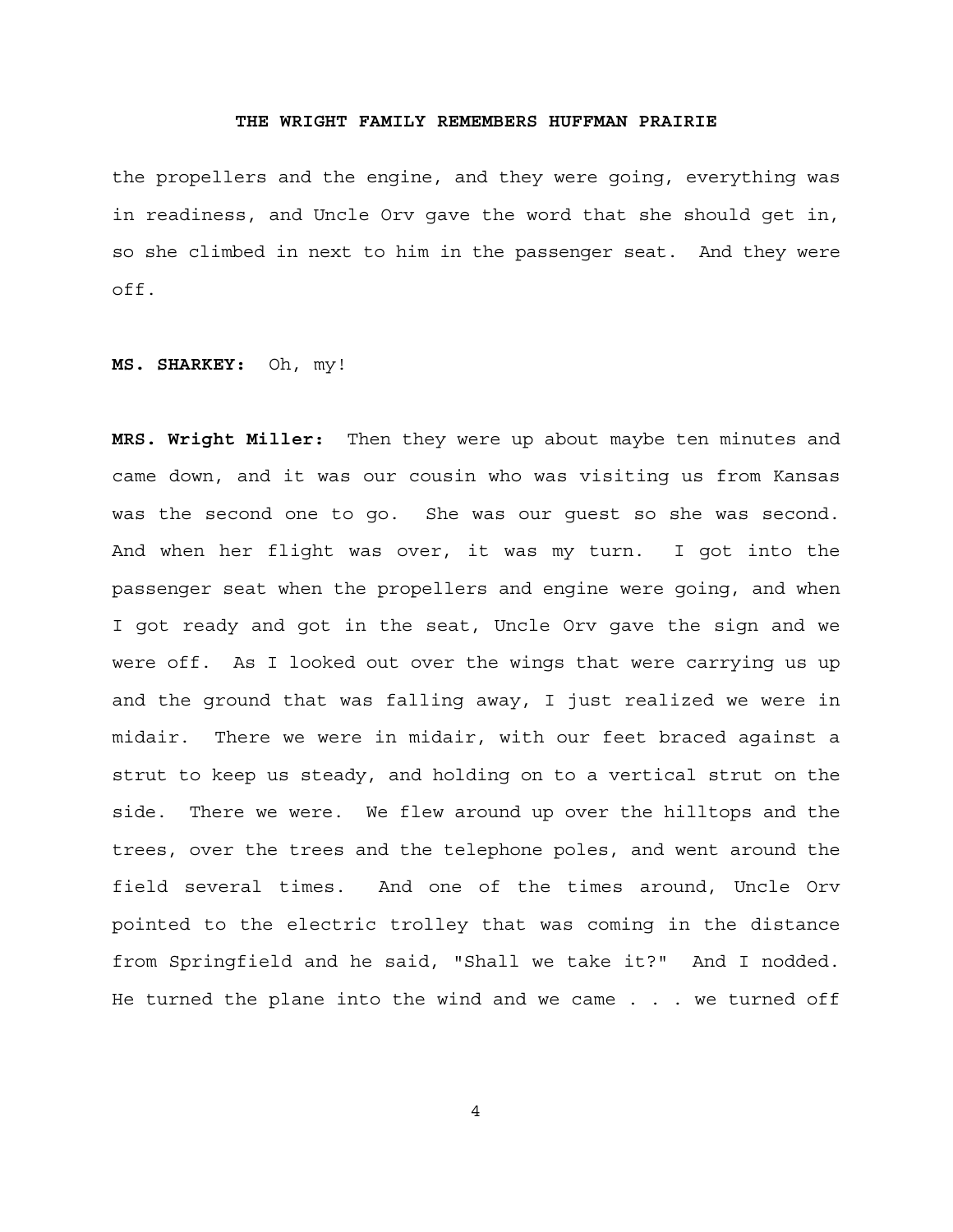the engine and we landed, we glided down to a perfect landing in time to catch the trolley.

**MS. SHARKEY:** What a story! What a story! **MRS. Wright Miller:** And that was my flight of 1911. I was fifteen years old, and I haven't been the same since. (chuckling)

**MS. SHARKEY:** Were you frightened, Ivonette?

**MRS. Wright Miller:** No. None of us were frightened. It wasn't a scary affair at all.

**MS. SHARKEY:** Very excited then.

**MRS. Wright Miller:** Very excited.

**MS. SHARKEY:** Tell me what you told your friends after that experience.

**MRS. Wright Miller:** Well, my friends just thought that was a flight of imagination, I think, because nobody was thrilled but myself. (chuckling) Nobody thought I really went up, did anything unusual.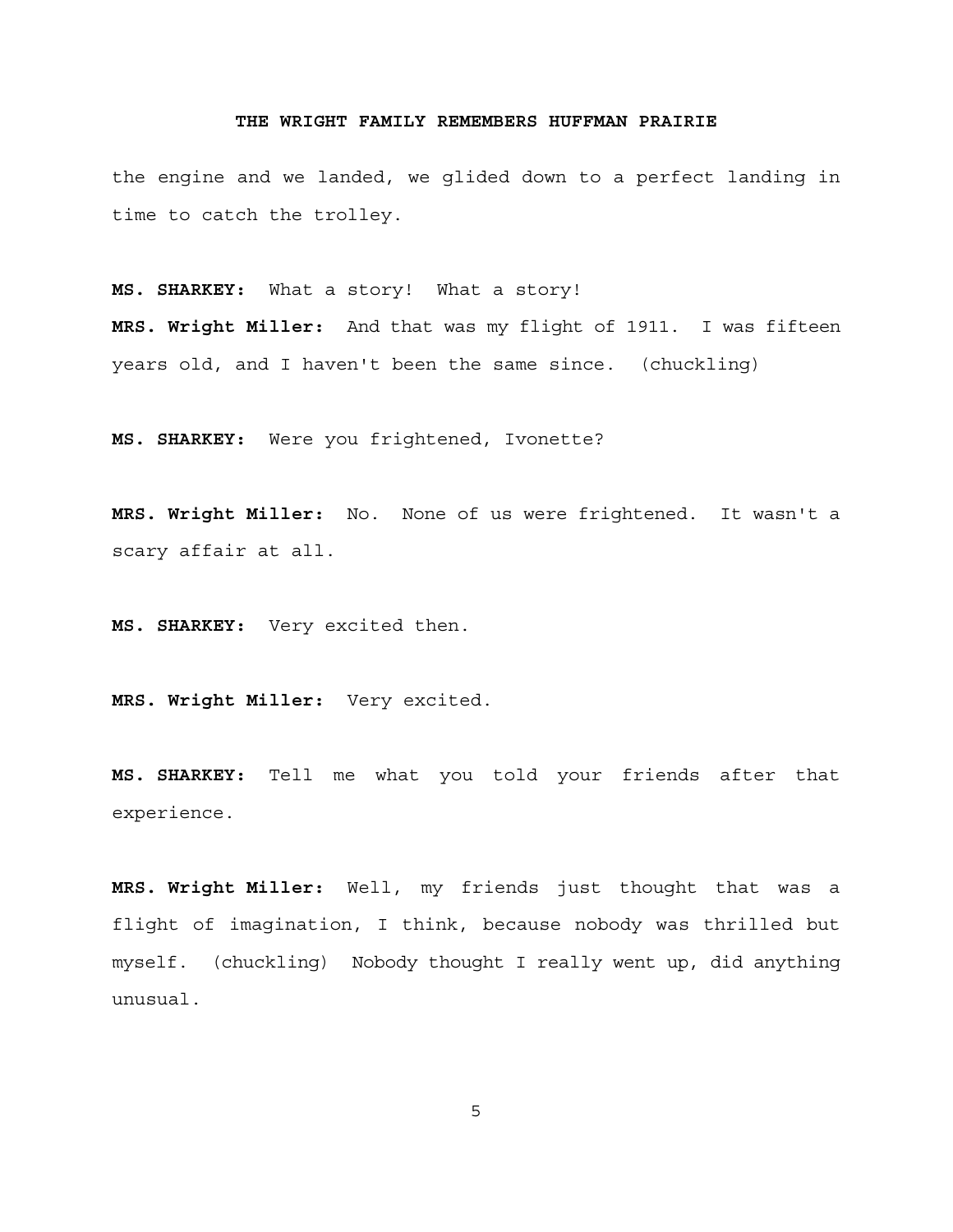**MS. SHARKEY:** My golly. My golly. Tell me, Horace, here's where a lot of the experimentation also took place. Could you tell me a little bit about the experiments that you might remember that went on out here?

**MR. WRIGHT:** Well, no, I don't because, you see, I was only four or five years old during the early part.

**MS. SHARKEY:** Ah! That's true, that's true.

**MR. WRIGHT:** And I was interested in other things. (chuckling) And so, of course, I knew about it. I can remember they used to have a yardstick with two pointers on it and they'd take that and slide it on that yardstick to tell how high they were, and they had it calipered so they could figure right.

**MS. SHARKEY:** That's how they knew how high they were flying?

**MR. WRIGHT:** Well, it wasn't accurate but it was as accurate as they needed it.

**MRS. Wright Miller:** It gave them an idea.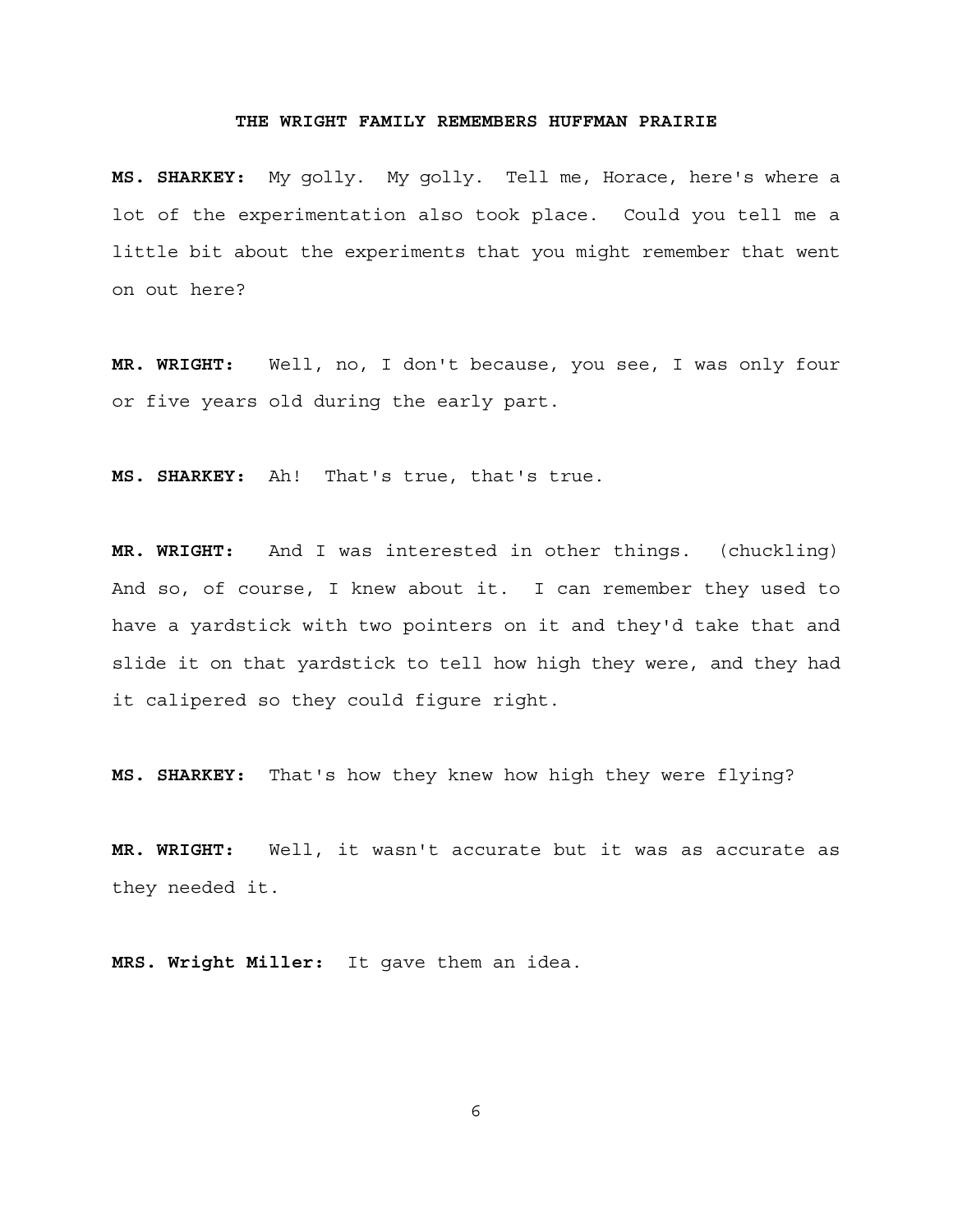**MS. SHARKEY:** (chuckling) Thank you. Ivonette, what about you? Do you remember those early experimenting days?

**MRS. Wright Miller:** Oh yes, very well. They used to have a track when they first were out here, and they had a kind of a carriage that would . . . when you got up over a certain height it would go shooting out below you, and the plane would . . . it would give it an impetus.

**MR. MILLER:** They had a derrick with a weight on it which they allowed . . . It was like when they take off from an aircraft carrier. It was a catapult that threw them . . . put them into the air.

**MS. SHARKEY:** Oh! That must have been a new design also.

**MR. MILLER:** Well, it was their design. They had the plane on a two-by-four track and they dropped a weight which pulled the plane forward to give them enough takeoff speed. Later on they put wheels on it. This was before they had wheels on the front of it. They had skids on those planes.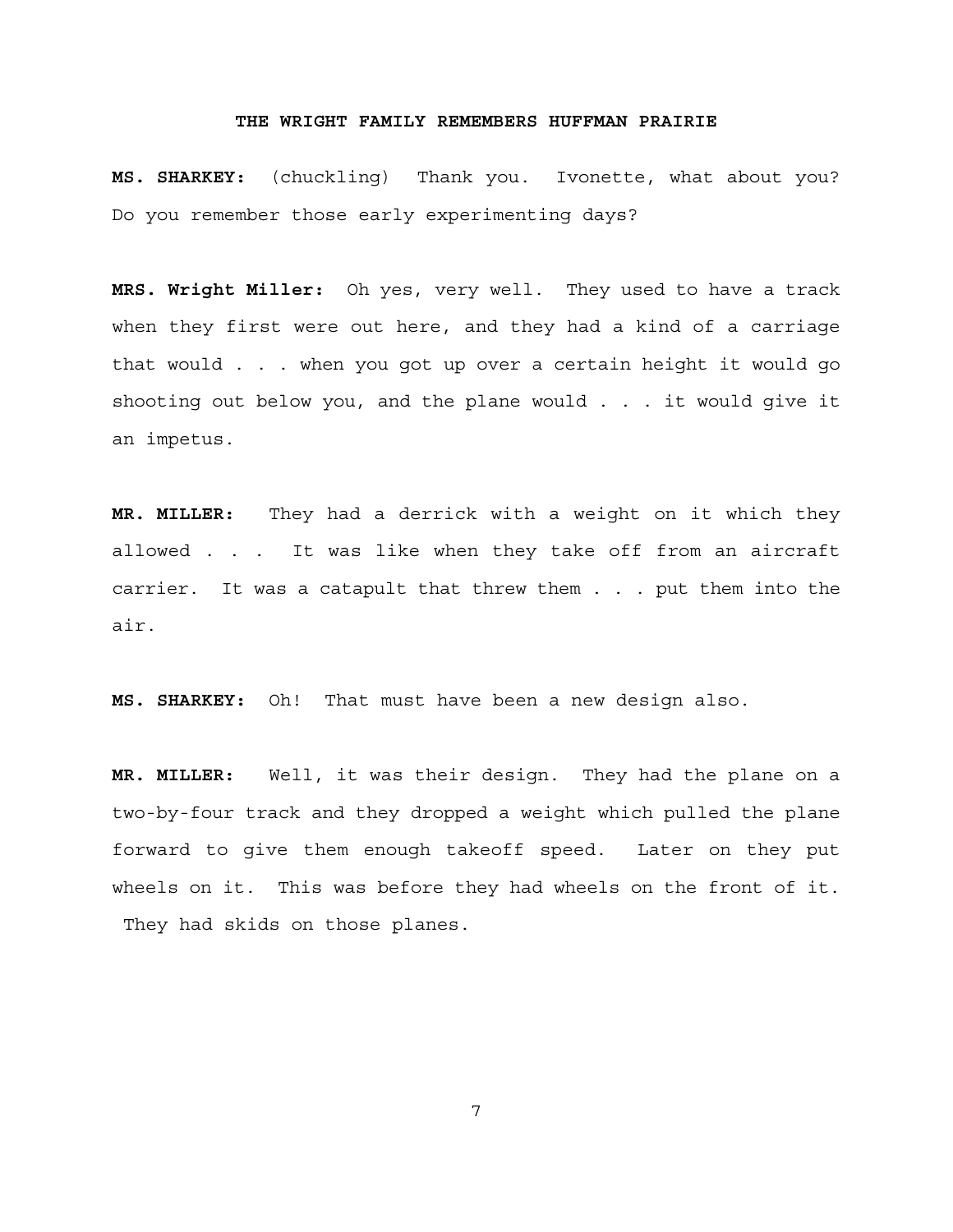**MS. SHARKEY:** Oh, I see. I see. Okay, Horace, I wanted to ask you something. When the brothers were flying out here, what did people think about that?

**MR. WRIGHT:** Well, in the early flying they just thought a couple crazy guys and they thought anybody could do it. I don't think they thought it was unusual. In fact, they would . . . farmers saw them flying, and in 1904 they saw them make the circles. But that didn't mean a thing. And of course they'd had reports of dirigibles and those, and people didn't see the difference between dirigibles and airplanes.

**MS. SHARKEY:** That's right.

**MR. WRIGHT:** So I think that's really when they . . . it wasn't till '08 till they really began to recognize it.

**MS. SHARKEY:** Yes, yes. Now I understand you were telling me, Harold, that they stopped flying actually for a few years here.

**MR. MILLER:** After 1905 they didn't fly until 1908. They were trying to sell the plane and they couldn't. They were having difficulty trying to sell it.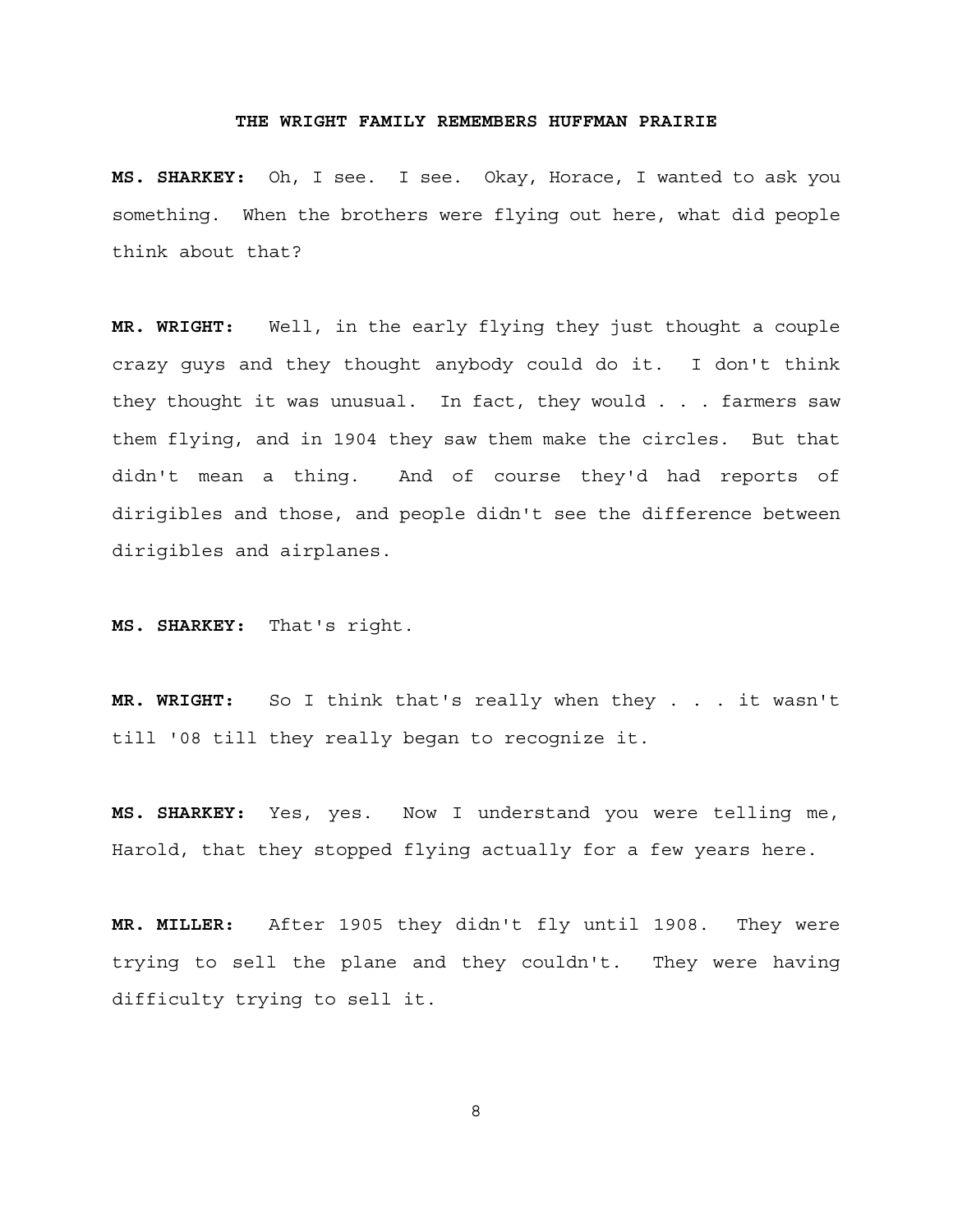**MS. SHARKEY:** The U.S. Army wasn't very interested, were they?

**MR. MILLER:** They were not at all interested. They would write letters to the War Department and they would get back a form letter saying they didn't have any money for experiments. The Wrights would write back and they said they were not experimenting, they would meet the specifications of the flying machine, and they'd get the same form letter back that they didn't have any money for things like that.

**MS. SHARKEY:** (chuckling) The government hasn't changed very much.

**MR. MILLER:** And it wasn't until the Wrights flew in France that the United States became interested in buying the plane.

**MS. SHARKEY:** That's very interesting.

**MR. WRIGHT:** Well, it was. They also got a letter back saying that if they sent their drawings and specifications they'd decide whether it would be able to fly or not. (chuckling)

**MS. SHARKEY:** Oh, no way they could do that, huh? (chuckling) Ivonette, after the successful flight I think you told me earlier that they were hoping, I think, or certainly the family was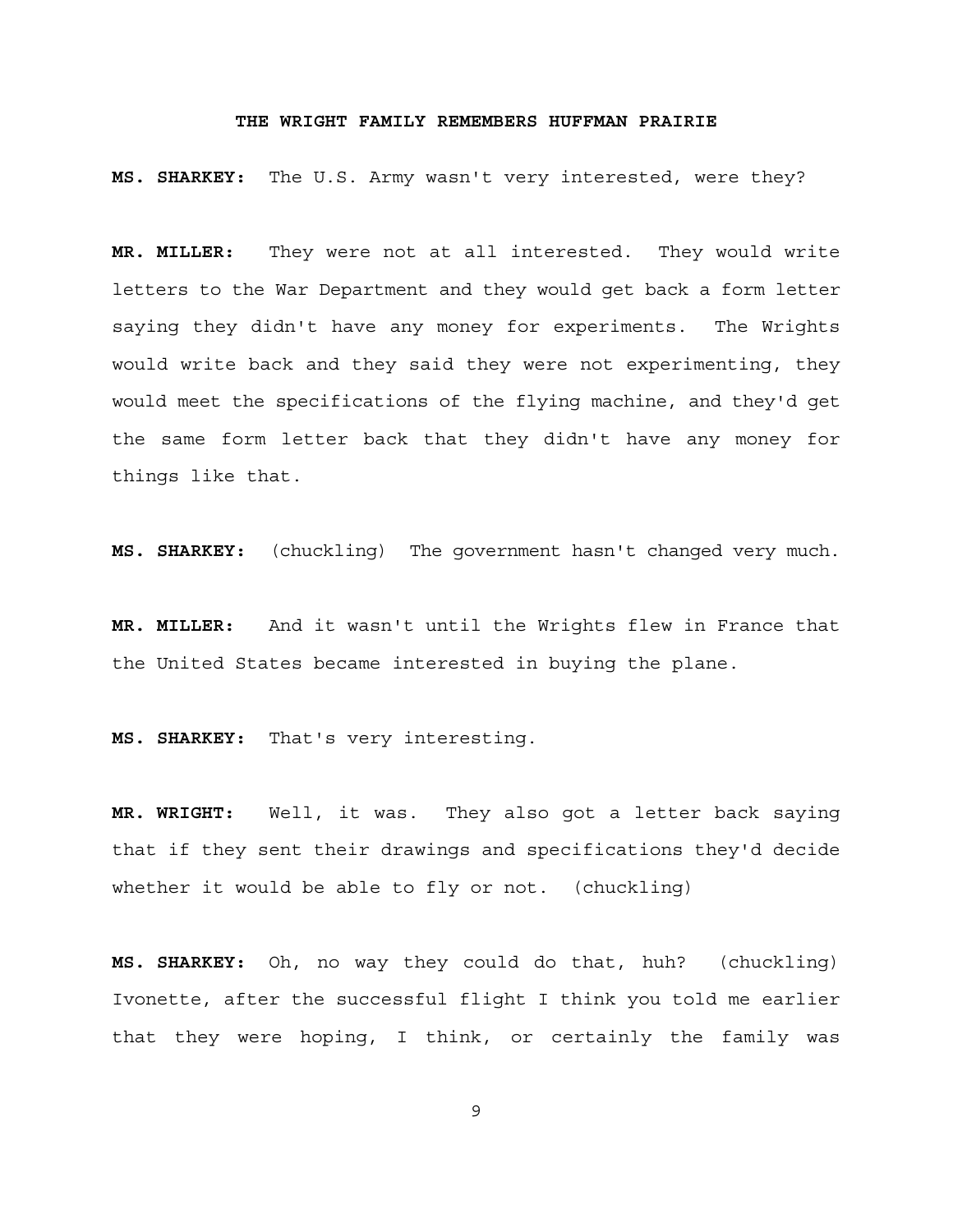expecting some sort of interest on the part of the press and the part of the community. Did that happen when they came home from Kitty Hawk?

**MRS. Wright Miller:** After the first flight?

**MS. SHARKEY:** Yes.

**MRS. Wright Miller:** Yes. People thought it was great. It was in the paper the second day, not the first day, but it was in the second day after the flight. But they were just good neighbors and they thought they were a couple of fellows just having a lark experimenting.

**MS. SHARKEY:** Did you have something to add to that, Harold?

**MR. MILLER:** No, I thought you were going to tell about your dad trying to take the telegram to the newspapers. You tell about that.

**MRS. Wright Miller:** Well, I can tell you, I was in the second grade, yes, and nothing happened that day. I went to school as usual, and I probably was thinking about Christmas, which was in another week, and nothing happened unusual until about four or five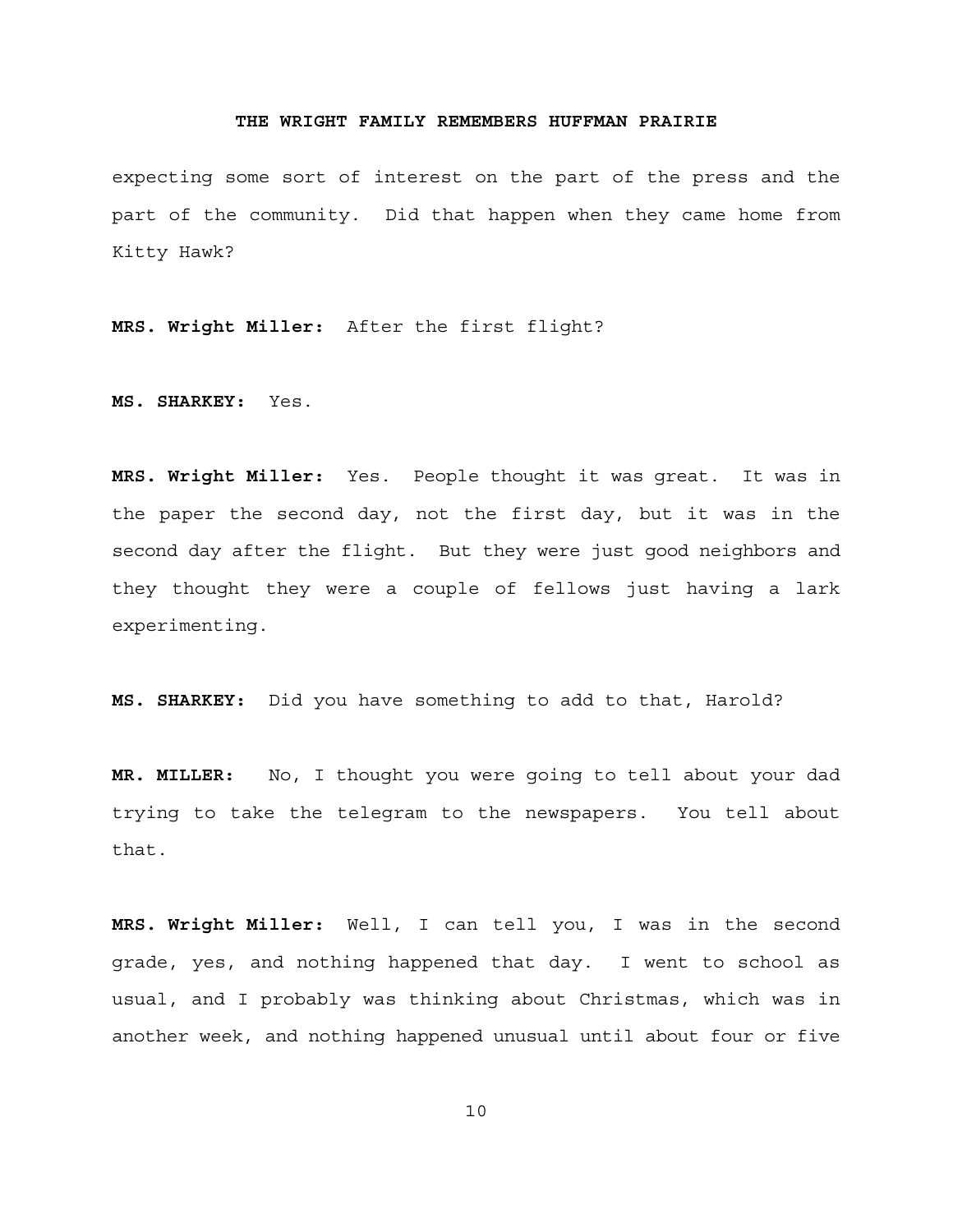o'clock in the afternoon when Aunt Katharine came. No . . . Yes, Aunt Katharine came to our home with a telegram from Orville and Wilbur saying that they had flown.

**MS. SHARKEY:** Oh, that was wonderful.

**MRS. Wright Miller:** And, of course, Aunt Katharine was excited and my father was excited, and they said . . . in the telegram they said, "Inform the press." So my father said he would go to the press. So, after Aunt Katharine left to go home, he went down to the *Dayton Herald*, I think it was at that time, and asked for the . . .

**MR. MILLER:** Associated Press.

**MRS. Wright Miller:** Associated Press representative, that he'd like to show him the telegram. So, when he showed him the telegram, he was not impressed. He thought a flight of less than one minute was not newsworthy.

**MS. SHARKEY:** Isn't that something?

**MRS. Wright Miller:** So he didn't get anyplace there, so there was nothing in the paper the next morning. My father was very much disappointed, and there was nothing in it until two days afterward.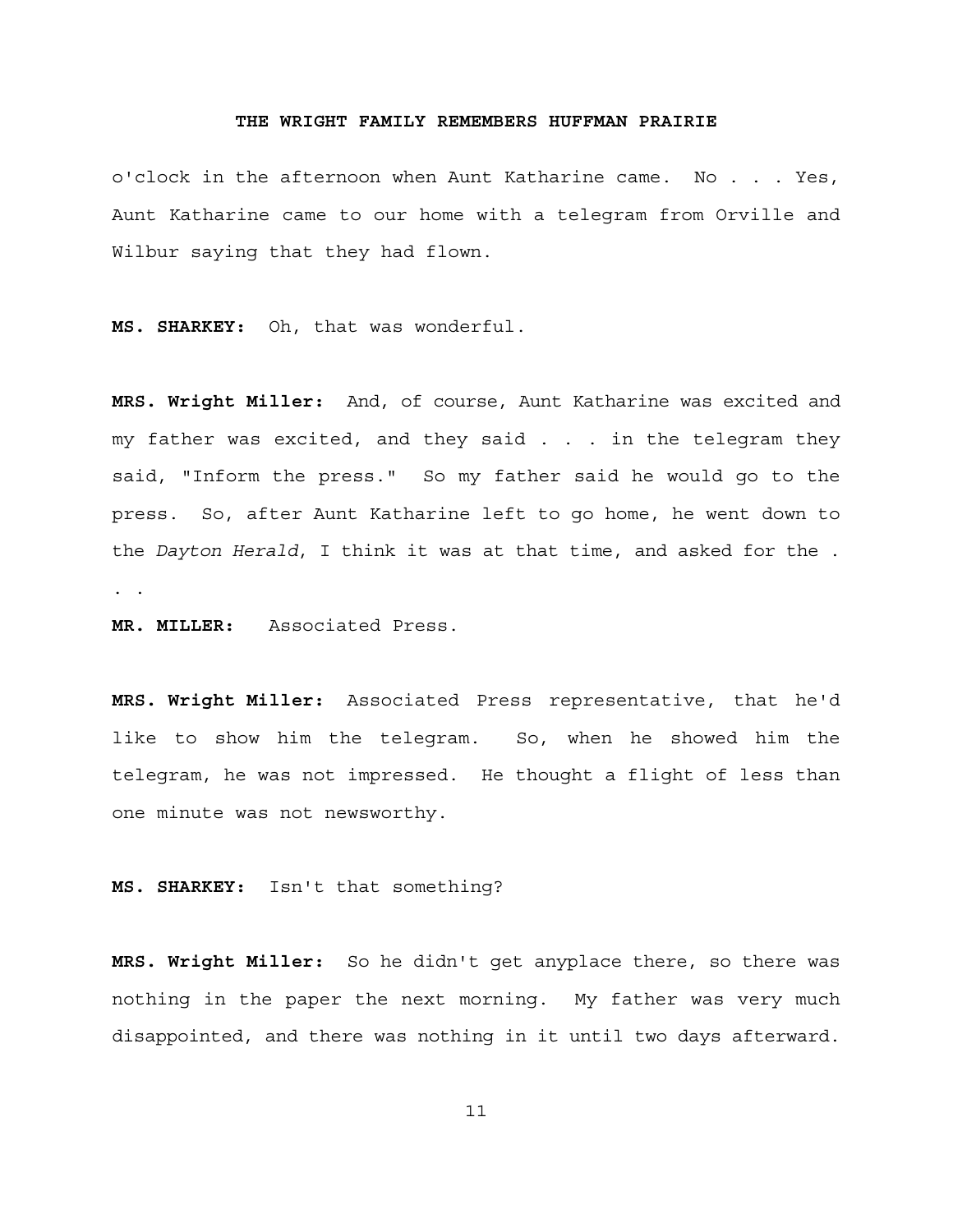**MS. SHARKEY:** Didn't they say the boys were coming home for Christmas?

**MRS. Wright Miller:** Yes, they said the boys were coming home for Christmas, and the man that he talked to did say they hoped they have a nice Christmas. (chuckling)

**MS. SHARKEY:** That was more important than the first flight, huh?

**MRS. Wright Miller:** Well, it was to us, too.

**MS. SHARKEY:** Certainly. Certainly. You bring up something interesting. That family support that the Wright brothers had was very important all the way around, wasn't it?

**MRS. Wright Miller:** The whole family supported it. And everybody, everyone down to the children, grandfather, *everybody*, knew that they were going to fly, because they had done their job so thoroughly from the very first that they were just sure that that would happen.

**MS. SHARKEY:** Isn't that wonderful? I bet the Wright brothers themselves depended on that support.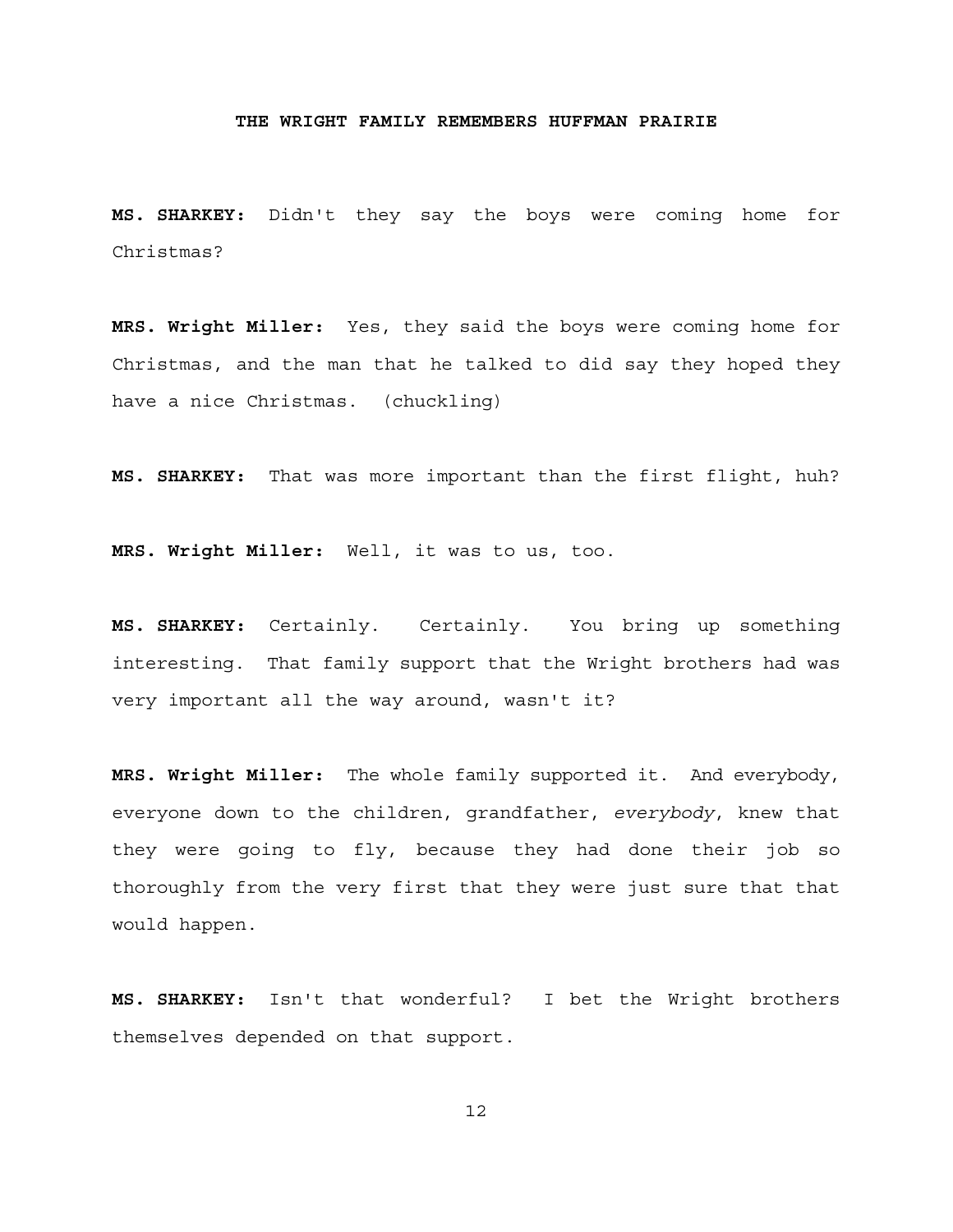**MRS. Wright Miller:** Oh, yes. They were a devoted family and they were all out for Orville and Wilbur because they knew they had something.

**MS. SHARKEY:** Yes, yes. I recall in one of the . . . I think it was the Wright State Papers, in one of the journals, in the back of the journal there is a little childish scrawl that says "Ivonette Wright." Do you recall that?

### **MRS. Wright Miller:** No.

### **MS. SHARKEY:** When you showed Uncle Orv your news?

**MRS. Wright Miller:** Oh! Well, that was when I was about six years old, and that was 1902, and it was over at my grandfather's house, and Uncle Wil . . . I was sitting on Uncle Wil's lap when he said, "Can you write your name?" And I said yes, I could. I just was in the first grade and I had just learned to write my name. He said, "Well . . ." He pulled out a little book, a little notebook out of his pocket, a very small notebook, and said, "Put it on the back leaf here." So I wrote it twice, "Ivonette Wright," in a child's scrawl. Well, I didn't think about it until many, many years after that when I knew that that little notebook had all the experiments of the Wright brothers in 1902.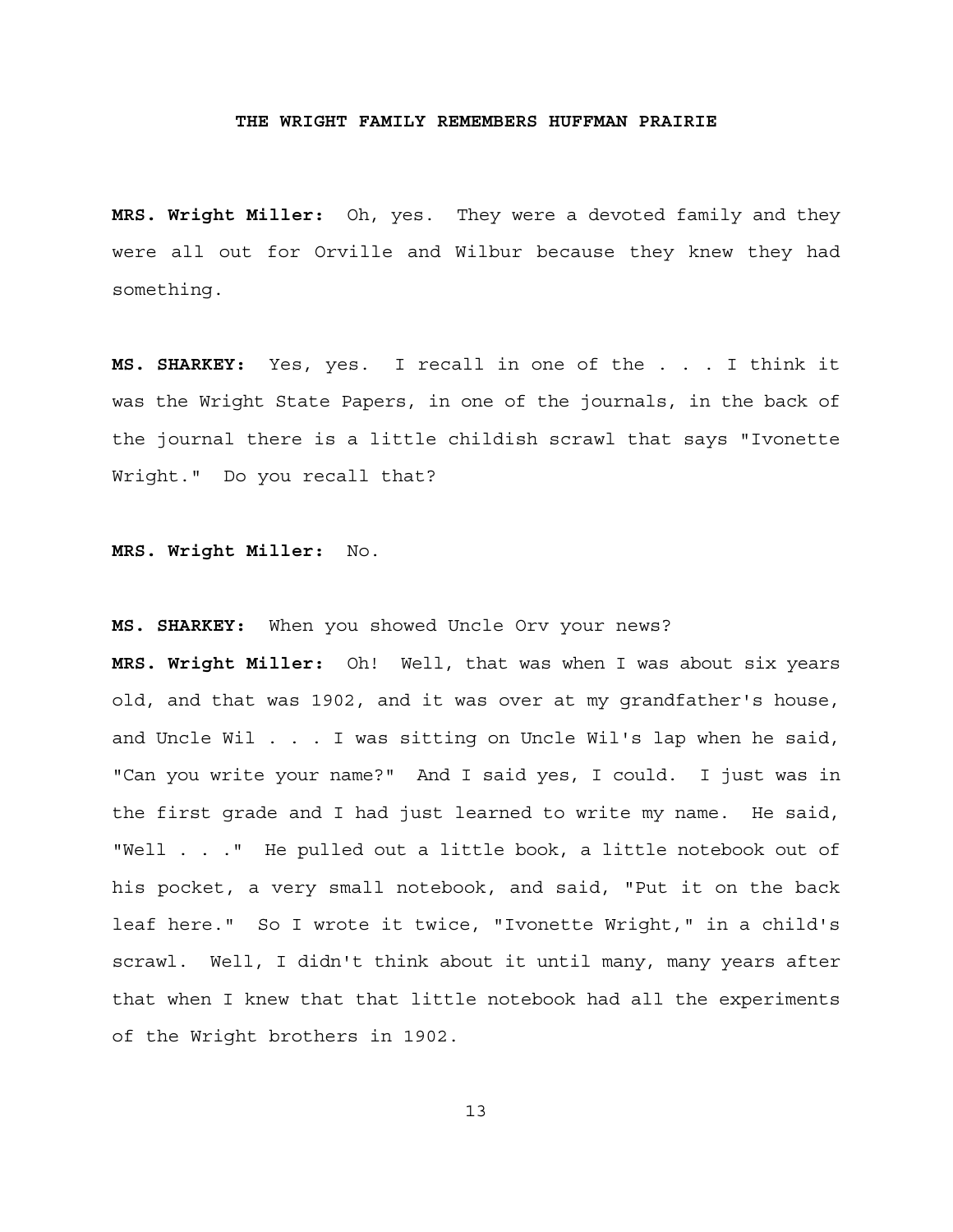**MS. SHARKEY:** (chuckling) And there you were, captured for all time.

**MRS. Wright Miller:** And that's the way I got my name in the annals of the Library of Congress.

**MS. SHARKEY:** (chuckling) Oh, isn't that wonderful. Harold, this land here around Huffman Prairie has really seen a lot of history. After the Wrights first learned to fly here they taught others to fly.

**MR. MILLER:** They had a flying school on this site where they taught many of the early military fliers for the Army. They also taught a number of their exhibition fliers who went out and flew at county fairs, state fairs, and different exhibitions. And I might add, when Ivonette made her first flight here in 1911 she borrowed a leather coat from Captain Chandler, who was taking flight lessons from the Wrights at that time.

**MS. SHARKEY:** (chuckling) Was there a charge for flight school?

**MR. MILLER:** Well, the lessons went along. If you bought an airplane you got the lessons, free lessons to fly.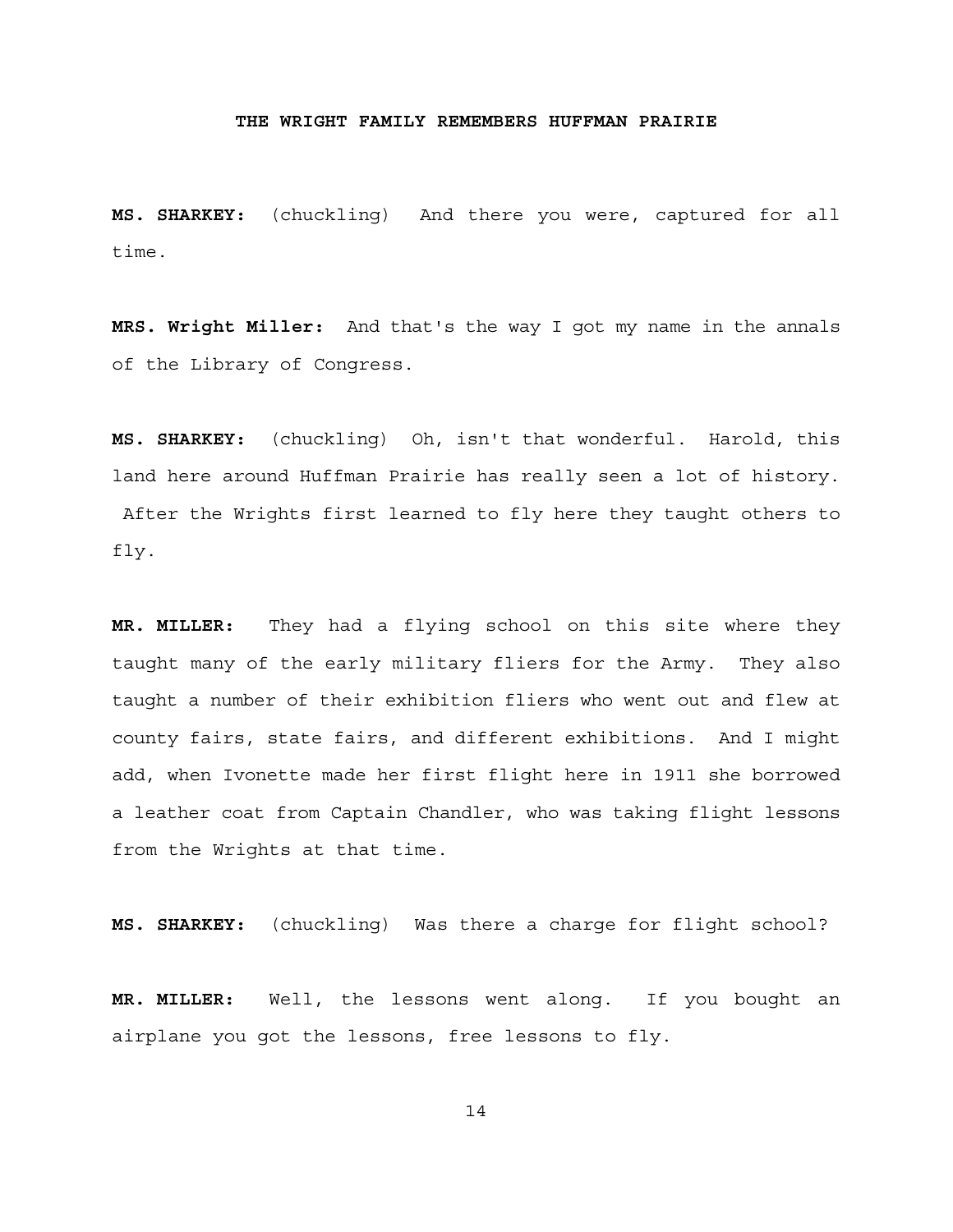**MS. SHARKEY:** You got free lessons, like a piano, huh? (chuckling)

**MR. MILLER:** When they sold a plane to the Army, they agreed to train their pilots so they could fly them.

**MS. SHARKEY:** Tell me about the safety out here. I have to imagine with as light as the first machines were that safety might have been a concern.

**MR. MILLER:** I don't ever recall them having an accident on this site, but they had a lot of . . . a lot of their exhibition fliers later on were killed in giving exhibitions.

**MS. SHARKEY:** That's a shame.

**MR. MILLER:** And that was a very sad occasion for the Wrights every time one of their exhibition fliers was killed.

**MS. SHARKEY:** I'll bet. I'll bet. Did they wonder was it their teaching, or they ever felt the . . .

**MR. MILLER:** Well, they thought they probably just tried to do too much with the airplane as it was at that time.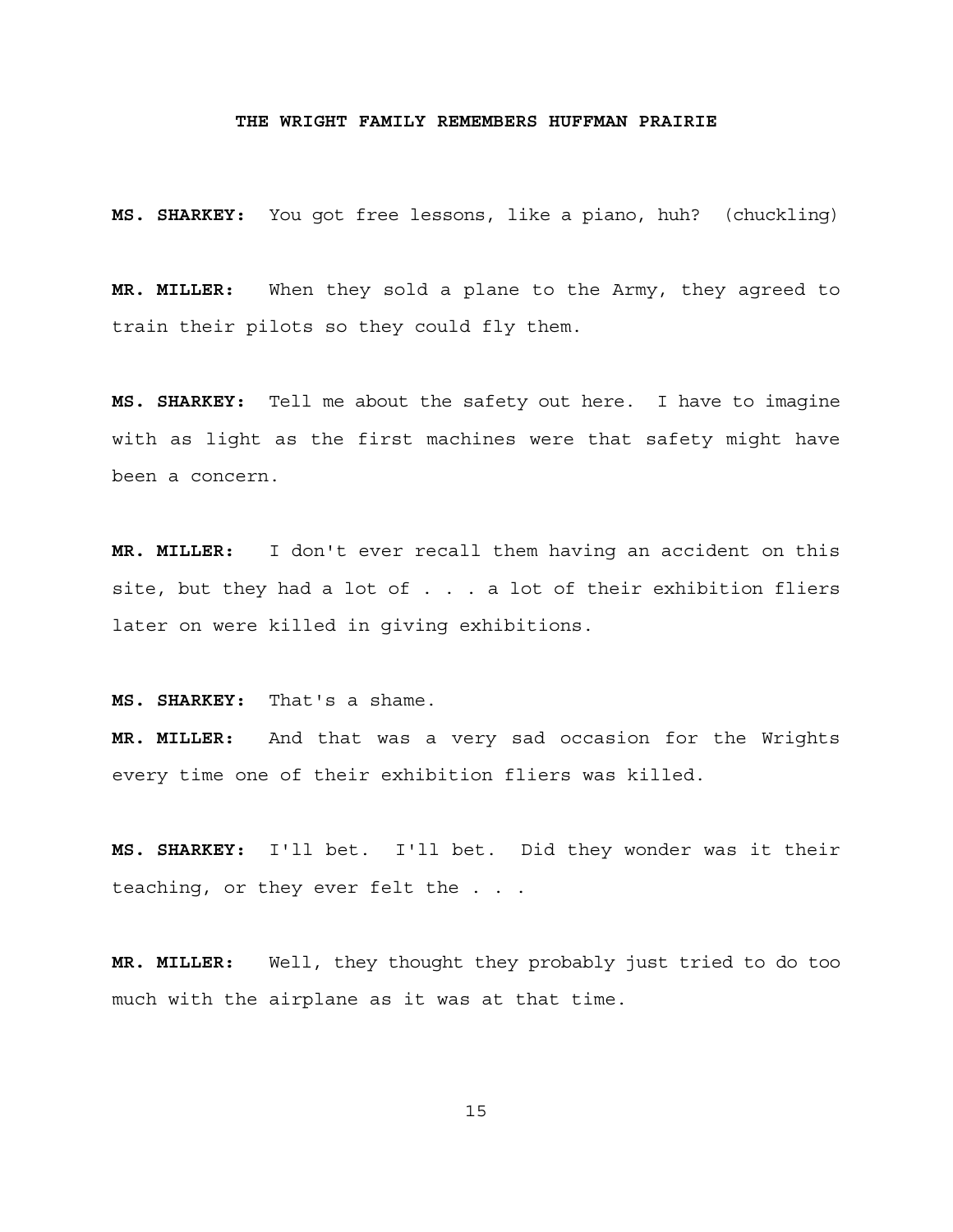**MS. SHARKEY:** Yes. Well, thank you, Harold.

We'd like to thank Ivonette and Harold Miller and Horace and Susan Wright for their gracious hospitality in sharing their hearts and homes, and especially their family remembrances of their famous uncles, Orville and Wilbur Wright.

The wonder and joy of the Wright brothers' accomplishments, man's first powered flight, born right here in Dayton, shines on through a loving family's recollections. Who could have dreamed, even the dreamers themselves, that two ordinary young men from Dayton, Ohio who ran a bike shop would have the courage to soar above the earth in their own homemade flying machine. Orville said it best on June 7, 1903, as he was approaching the wonder of flight he said, "Isn't it astonishing that all these secrets have been preserved for so many years just so we could discover them?" Thank you and good evening.

[END OF SEGMENT 2]